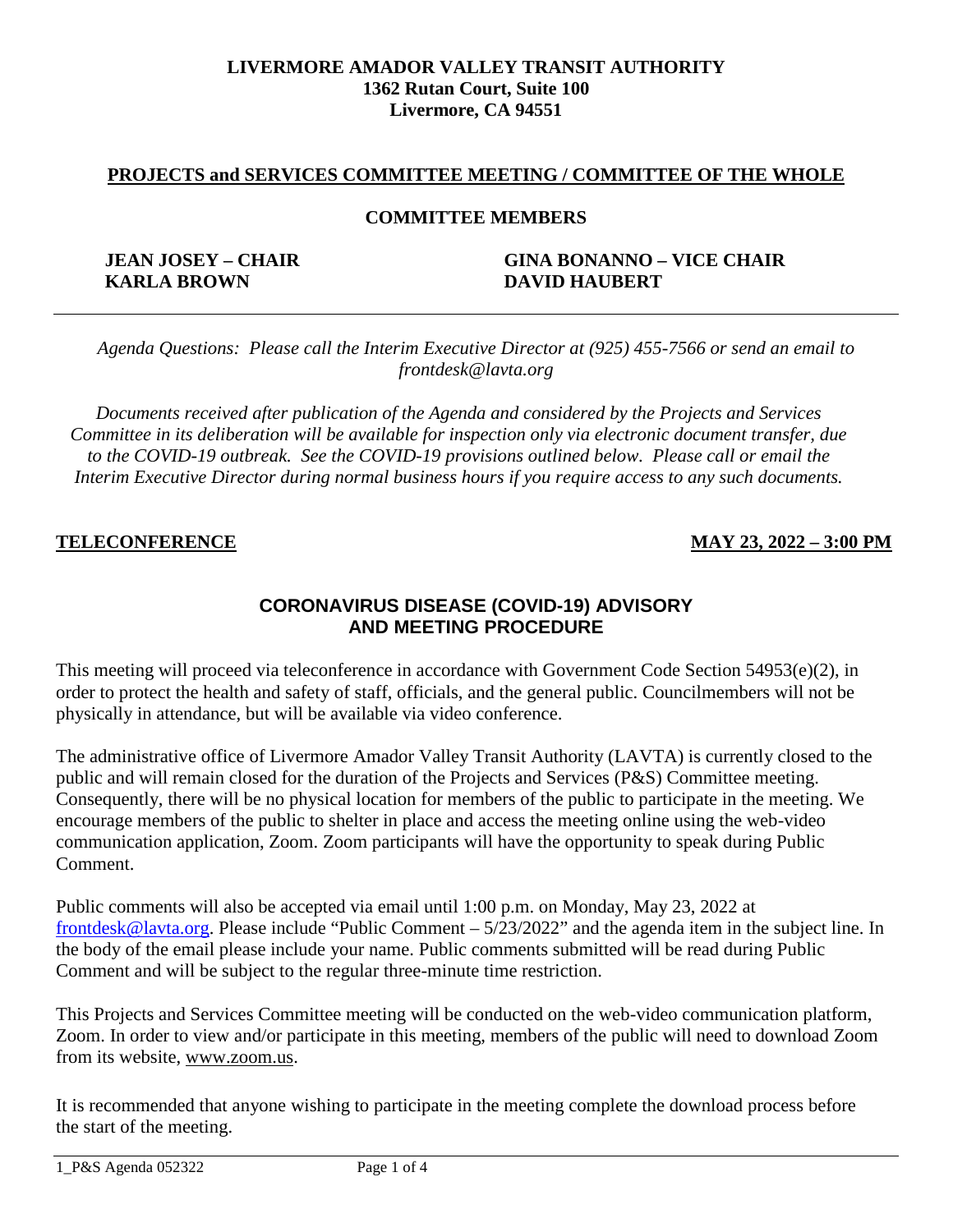There will be zero tolerance for any person addressing the Committee making profane, offensive and disruptive remarks, or engaging in loud, boisterous, or other disorderly conduct, that disrupts the orderly conduct of the public meeting.

# **How to listen and view meeting video:**

- From a PC, Mac, iPad, iPhone or Android device click the link below: <https://zoom.us/j/88236807550> Passcode: 1362MTG
- To supplement a PC, Mac, tablet or device without audio, please also join by phone: Dial: 1 (669) 900-6833 Webinar ID: 882 3680 7550 Passcode: 4446944

*To comment by video conference, click the "Raise Your Hand" button to request to speak when Public Comment is being taken on the Agenda item. You will then be unmuted when it is your turn to make your comment for up to 3 minutes. After the allotted time, you will be muted.* 

• Livestream online at: [Livermore Amador Valley Transit Authority YouTube Channel](https://www.youtube.com/channel/UCRBWx1FANoSjlD0O0atdiPw)

*No option to make Public Comment on YouTube live stream.*

### **How to listen only to the meeting:**

• For audio access to the meeting by telephone, use the dial-in information below: Dial: 1 (669) 900-6833 Webinar ID: 882 3680 7550 Passcode: 4446944

*Please note to submit public comment via telephone dial \*9 on your dial pad. The meeting's host will be informed that you would like to speak. If you are chosen, you will be notified that your request has been approved and you will be allowed to speak. You will then dial \*6 to unmute when it is your turn to make your comment for up to 3 minutes. After the allotted time, you will be muted.*

#### **To submit written comments:**

• Provide public written comments prior to the meeting by email, to [frontdesk@lavta.org](mailto:frontdesk@lavta.org)

If you are submitting public comment via email, please do so by 1:00 p.m. on Monday, May 23, 2022 to [frontdesk@lavta.org.](mailto:frontdesk@lavta.org) Please include "Public Comment – 5/23/2022" and the agenda item to which your comment applies in the subject line. In the body of the email please include your name. Public comments submitted will be read during Public Comment and will be subject to the regular three-minute time restriction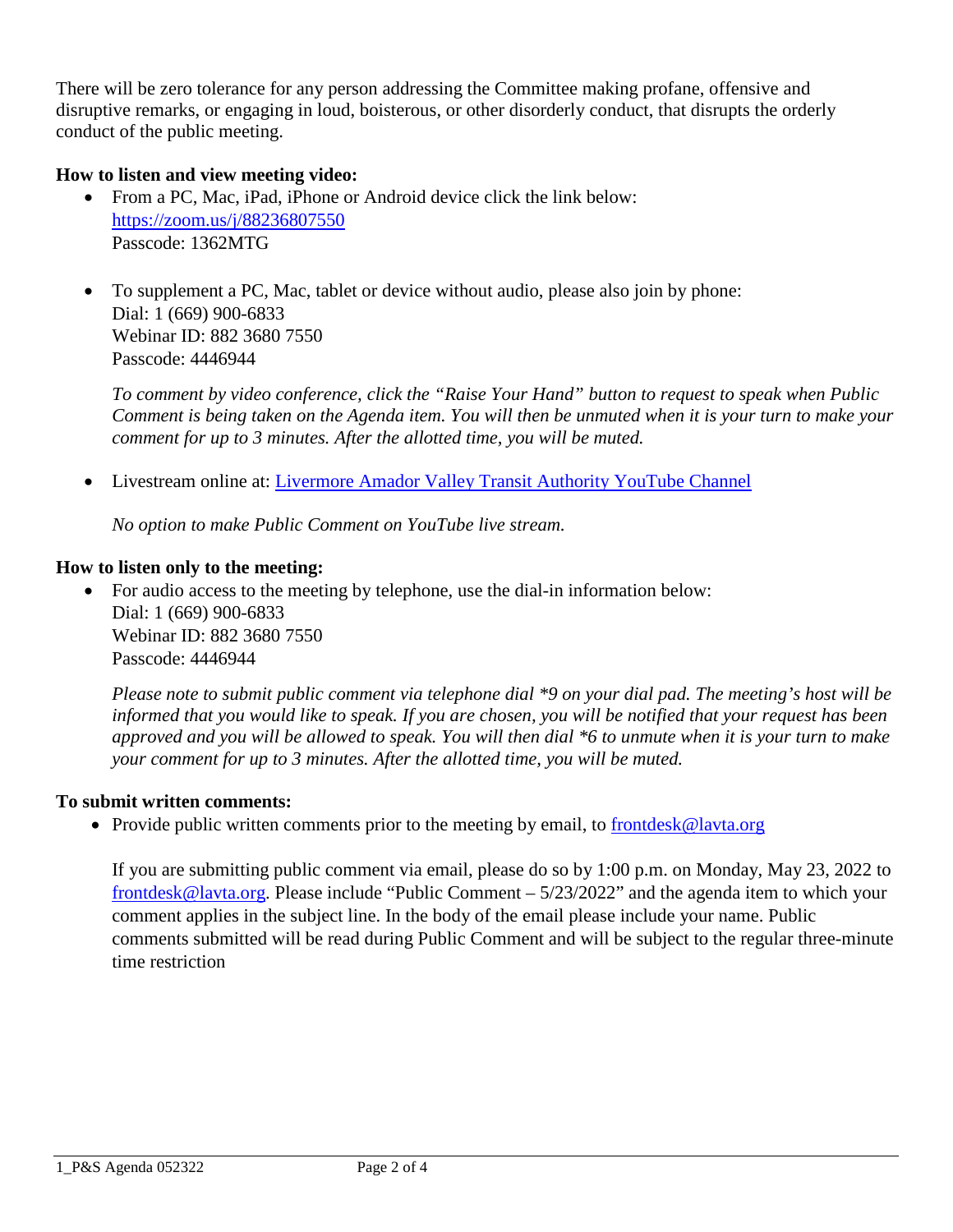# **1. Call to Order**

# **2. Roll Call of Members**

# **3. Meeting Open to Public**

- Members of the audience may address the Committee on any matter within the general subject matter jurisdiction of the LAVTA Board of Directors.
- Members of the audience may address the Committee on items on the Agenda at the time the Chair calls for the particular Agenda item.
- Public comments should not exceed three (3) minutes.
- Agendas are published 72 hours prior to the meeting.
- No action may be taken on matters raised that are not on the Agenda.

# **4. Minutes of the April 25, 2022 Meeting of the P&S Committee.**

**Recommendation:** Approval

**5. Short Range Transit Plan 2022-2027**

**Recommendation:** Endorse and forward to the Board of Directors for approval.

# **6. Contract Award for LAVTA On-Call ZEB Consulting Services**

**Recommendation:** Staff recommends the Projects and Services Committee refer Resolution 23-2022 to the Board of Directors for approval, authorizing the Interim Executive Director to execute three-year contracts with two one-year options with CTE and Zen for on-call ZEB consulting services. Task orders will be awarded based on the most-qualified firm for each scope or work.

# **7. TAAC Recruitment for Terms Starting FY 2022/2023**

**Recommendation:** Forward the recommendation to ratify the TAAC appointments to LAVTA's Board of Directors.

#### **8. Approval of Updated Public Transportation Agency Safety Plan**

**Recommendation:** Staff recommends the Project & Services Committee refer Resolution 24-2022 to the Board of the Directors for approval of the LAVTA updated PTASP document.

- **9. Interim Executive Directors Report**
- **10. Preview of Upcoming P&S Committee Agenda Items**
- **11. Matters Initiated by Committee Members**
- **12. Next Meeting Date is Scheduled for: June 27, 2022**